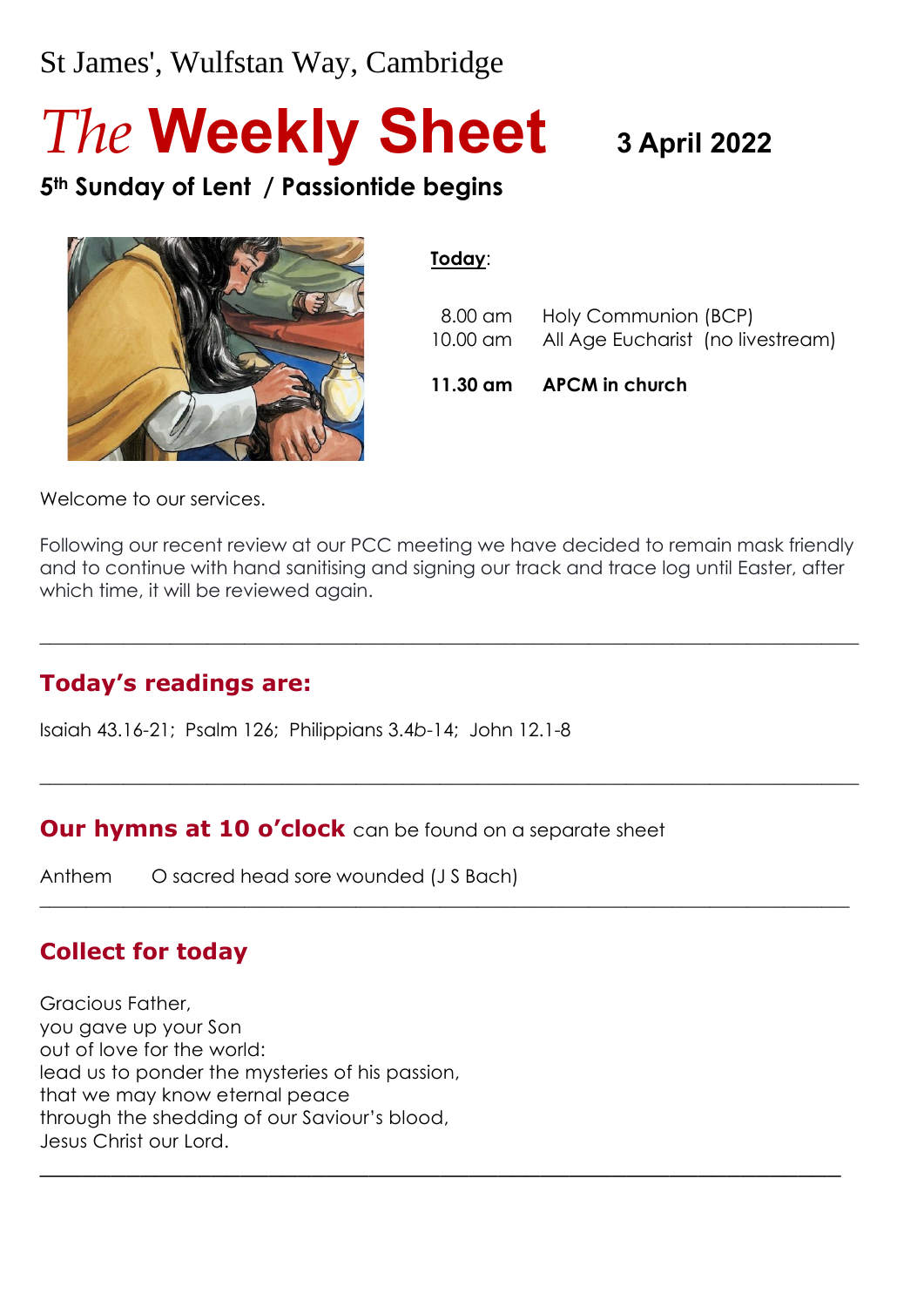#### **This week:**

| Monday 4th             | 9.15 am    | Morning Prayer in Church                         |
|------------------------|------------|--------------------------------------------------|
|                        | $10.00$ am | Meditation Group in the Study Centre             |
| Wednesday 6th          | $10.15$ am | Eucharist                                        |
|                        | 7.30 pm    | Lent Group 5/6, via Zoom. See page 6 for details |
| Friday 8 <sup>th</sup> | $9.15$ am  | Morning Prayer in Church                         |
|                        |            |                                                  |

 $\_$  , and the set of the set of the set of the set of the set of the set of the set of the set of the set of the set of the set of the set of the set of the set of the set of the set of the set of the set of the set of th

 $\_$  , and the set of the set of the set of the set of the set of the set of the set of the set of the set of the set of the set of the set of the set of the set of the set of the set of the set of the set of the set of th

#### **Dates for your Diary:**

#### *For Holy Week and Easter – see page 7*

| Tuesday 12th      | $2.30 \text{ pm}$ | Cherry Hinton Care Home Hymn Service |
|-------------------|-------------------|--------------------------------------|
| Wednesday 13th    | $11.00$ am        | Holiday Lunch Club                   |
| Good Friday, 15th | 10.00 am          | Children's Activity Morning          |
|                   |                   |                                      |

#### **Isaiah 43.16-21**

Thus says the LORD, who makes a way in the sea, a path in the mighty waters, who brings out chariot and horse, army and warrior; they lie down, they cannot rise, they are extinguished, quenched like a wick: Do not remember the former things, or consider the things of old. I am about to do a new thing; now it springs forth, do you not perceive it? I will make a way in the wilderness and rivers in the desert. The wild animals will honour me, the jackals and the ostriches; for I give water in the wilderness, rivers in the desert, to give drink to my chosen people,

 the people whom I formed for myself so that they might declare my praise.

#### **Psalm 126**

When the Lord restored the / fortunes of / Zion, Then were / we like / those who / dream. Then was our mouth / filled with / laughter And our / tongue with / songs of / joy. Then said they a/mong the / nations, 'The / Lord has done / great things / for them'. The Lord has indeed done / great things / for us, And / therefore / we re/joiced.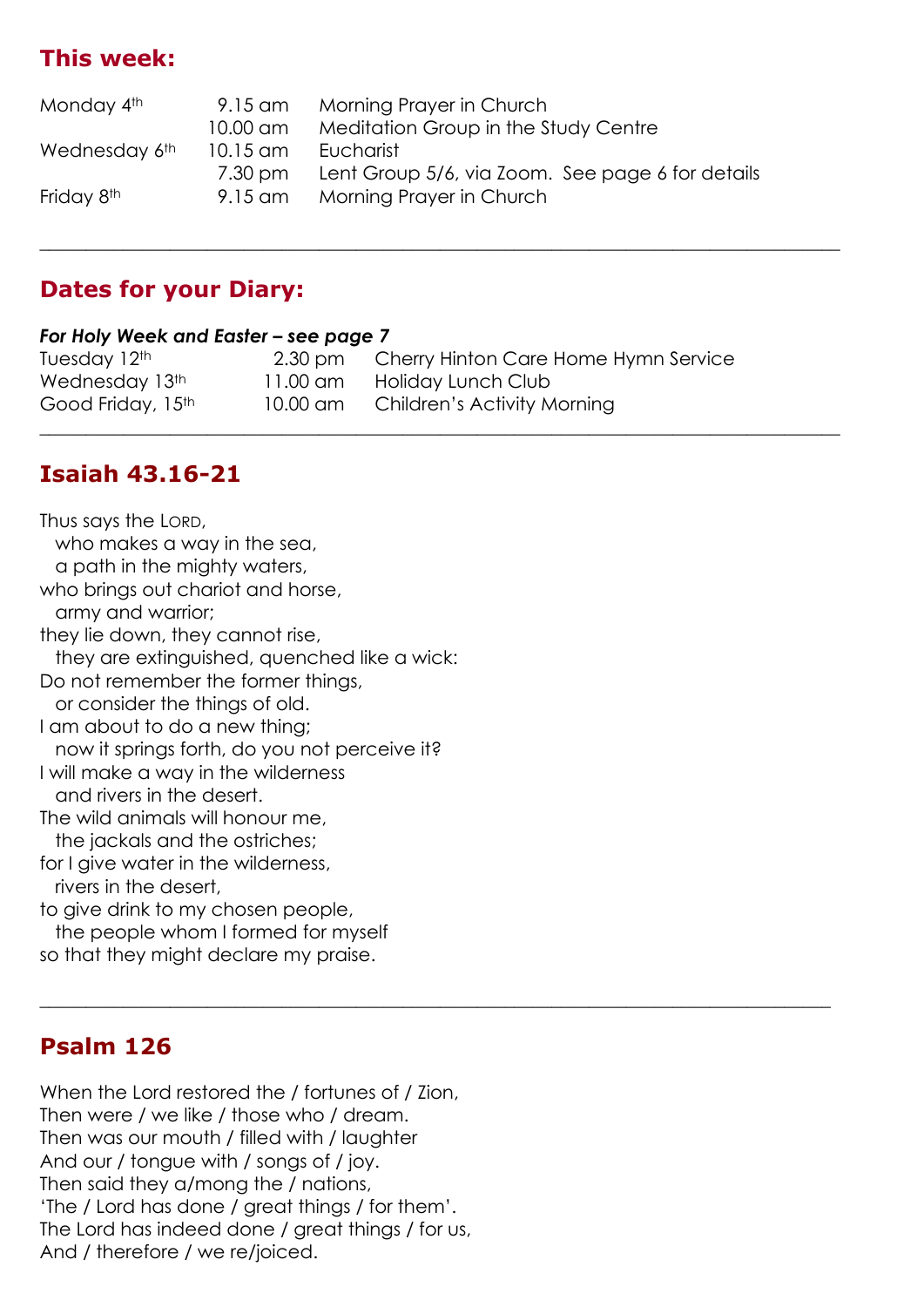Restore again our / fortunes, O / Lord, As the / river beds / of the / desert. Those who / sow in / tears Shall / reap with / songs of / joy. Those who go out weeping, / bearing the / seed, Will come back with shouts of joy, / bearing their / sheaves / with them.

#### **Philippians 3.4***b***-14**

even though I, too, have reason for confidence in the flesh.

If anyone else has reason to be confident in the flesh, I have more: circumcised on the eighth day, a member of the people of Israel, of the tribe of Benjamin, a Hebrew born of Hebrews; as to the law, a Pharisee; as to zeal, a persecutor of the church; as to righteousness under the law, blameless.

\_\_\_\_\_\_\_\_\_\_\_\_\_\_\_\_\_\_\_\_\_\_\_\_\_\_\_\_\_\_\_\_\_\_\_\_\_\_\_\_\_\_\_\_\_\_\_\_\_\_\_\_\_\_\_\_\_

Yet whatever gains I had, these I have come to regard as loss because of Christ. More than that, I regard everything as loss because of the surpassing value of knowing Christ Jesus my Lord. For his sake I have suffered the loss of all things, and I regard them as rubbish, in order that I may gain Christ and be found in him, not having a righteousness of my own that comes from the law, but one that comes through faith in Christ, the righteousness from God based on faith. I want to know Christ and the power of his resurrection and the sharing of his sufferings by becoming like him in his death, if somehow I may attain the resurrection from the dead.

#### **Pressing towards the Goal**

Not that I have already obtained this or have already reached the goal; but I press on to make it my own, because Christ Jesus has made me his own. Beloved, I do not consider that I have made it my own; but this one thing I do: forgetting what lies behind and straining forward to what lies ahead, I press on towards the goal for the prize of the heavenly call of God in Christ Jesus.

\_\_\_\_\_\_\_\_\_\_\_\_\_\_\_\_\_\_\_\_\_\_\_\_\_\_\_\_\_\_\_\_\_\_\_\_\_\_\_\_\_\_\_\_\_\_\_\_\_\_\_\_\_\_\_\_\_

#### **John 12.1-8**

#### **Mary Anoints Jesus**

Six days before the Passover Jesus came to Bethany, the home of Lazarus, whom he had raised from the dead. There they gave a dinner for him. Martha served, and Lazarus was one of those at the table with him. Mary took a pound of costly perfume made of pure nard, anointed Jesus' feet, and wiped them with her hair. The house was filled with the fragrance of the perfume. But Judas Iscariot, one of his disciples (the one who was about to betray him), said, 'Why was this perfume not sold for three hundred denarii and the money given to the poor?' (He said this not because he cared about the poor, but because he was a thief; he kept the common purse and used to steal what was put into it.) Jesus said, 'Leave her alone. She bought it so that she might keep it for the day of my burial. You always have the poor with you, but you do not always have me.'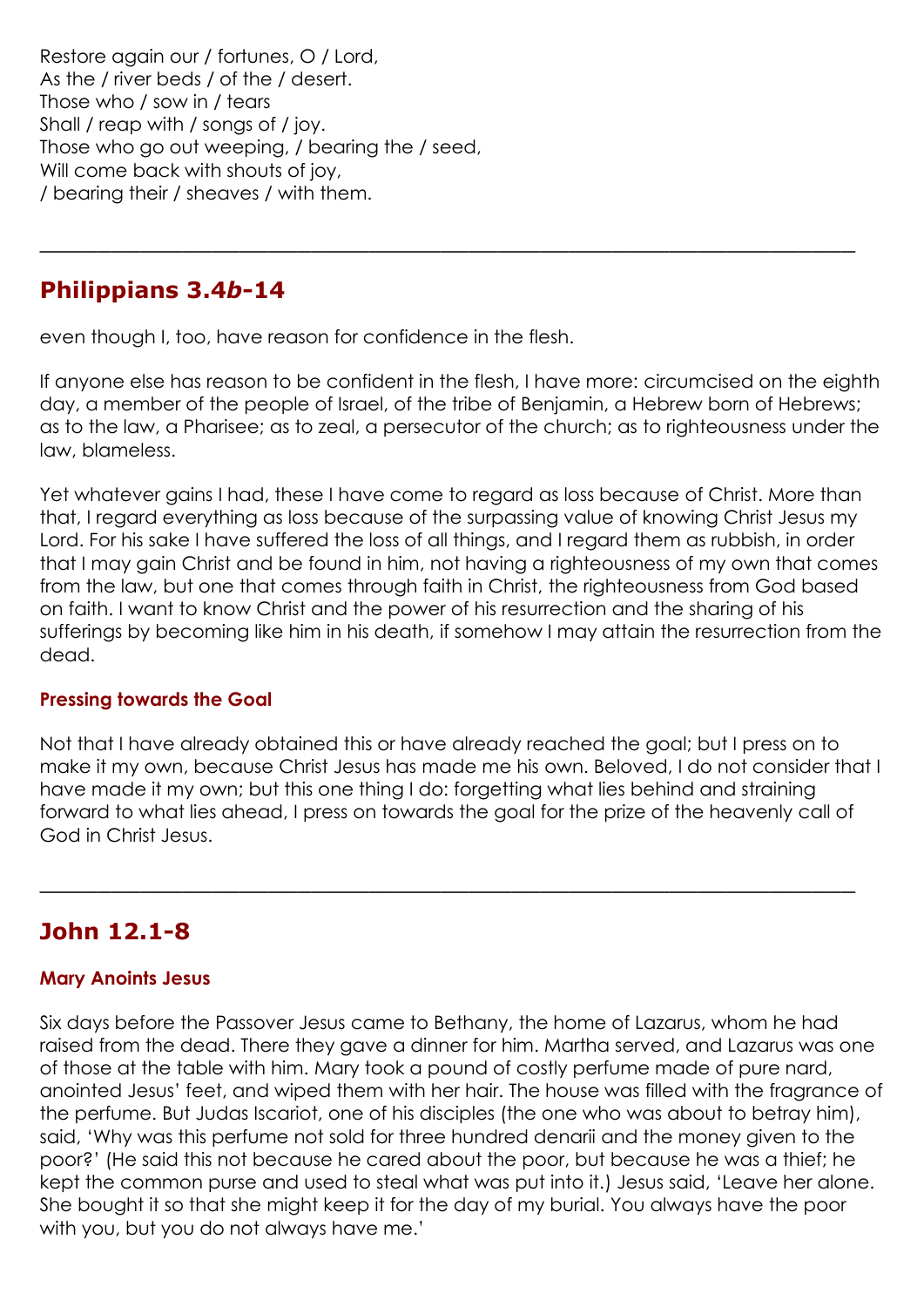#### **Readings for next Sunday, 10 April (Palm Sunday)**

The readings will be the *Liturgy of the Palms*: Luke 19.28-40; Isaiah 50.4-9a; Philippians 2.5-11; Passion Gospel: Luke 23.1-49

Due to the high number of Covid cases there will be **no more Lent breakfasts.**

#### **APCM**

Our APCM will be held in church today at 11.30 am but for those unable to come along, it will be possible to join via Zoom. The link is

\_\_\_\_\_\_\_\_\_\_\_\_\_\_\_\_\_\_\_\_\_\_\_\_\_\_\_\_\_\_\_\_\_\_\_\_\_\_\_\_\_\_\_\_\_\_\_\_\_\_\_\_\_\_\_\_\_

Join Zoom Meeting https://us02web.zoom.us/j/84852023027?pwd=NUZSL3h5ZXo4R2huZEx3TEVGc1J1dz09

Meeting ID: 848 5202 3027 Passcode: 243037

**Friendship Club has been cancelled** due to the high number of Covid cases circulating locally. There are plans to hold one in May – date to be advised.

Our next **Cherry Hinton Care Home hymn service** is on Tuesday 12 April at 2.30 pm. Covid testing beforehand is necessary.

We would very much like to regularly offer **tea and coffee after our 10 o'clock services**, starting as soon as possible, and are looking for more volunteers. Rosemary Monk has offered to put the rota together. If you can help, please contact her on (01223) 246421 or [rem66@btinternet.com](mailto:rem66@btinternet.com) Thank you.

**Grass Cutting Rota.** Stanley Wilson is about to draw up the church grass cutting rota. We are now very short on numbers (only 3) and really need more people to come forward please. If you feel you can help, please contact Stanley via [sue@wilsontudorhouse.plus.com](mailto:sue@wilsontudorhouse.plus.com) Thank you.

#### **EASTER**

**Palm Sunday** (10 April). We are looking for readers for the dramatic passion narrative. Contact Steve if you are interested. Thank you.

**Holiday Lunch Club** (13 April) 11 am – 1 pm.

**Good Friday** (15 April) Children's Activity morning between 10 am and 12 noon. Come and make an Easter garden.

**Flower Workshop,** Easter Saturday afternoon (16 April), 2 – 4 pm. Jacqui Worster is looking for donations of flowers/greenery. The colour theme will be yellows, cream, white, green, with tulips if the daffodils have finished. Contact Jacqui please if you can help. 07513 327749 or at [jsw42@cam.ac.uk](mailto:jsw42@cam.ac.uk) Thank you.

**Cambridge Half Marathon.** Steve was due to run the half marathon recently but due to a back injury had to withdraw. However, Steve is registered to run the Milton Keynes half marathon on Monday 2nd May, so all your donations will not have been in vain! Thank you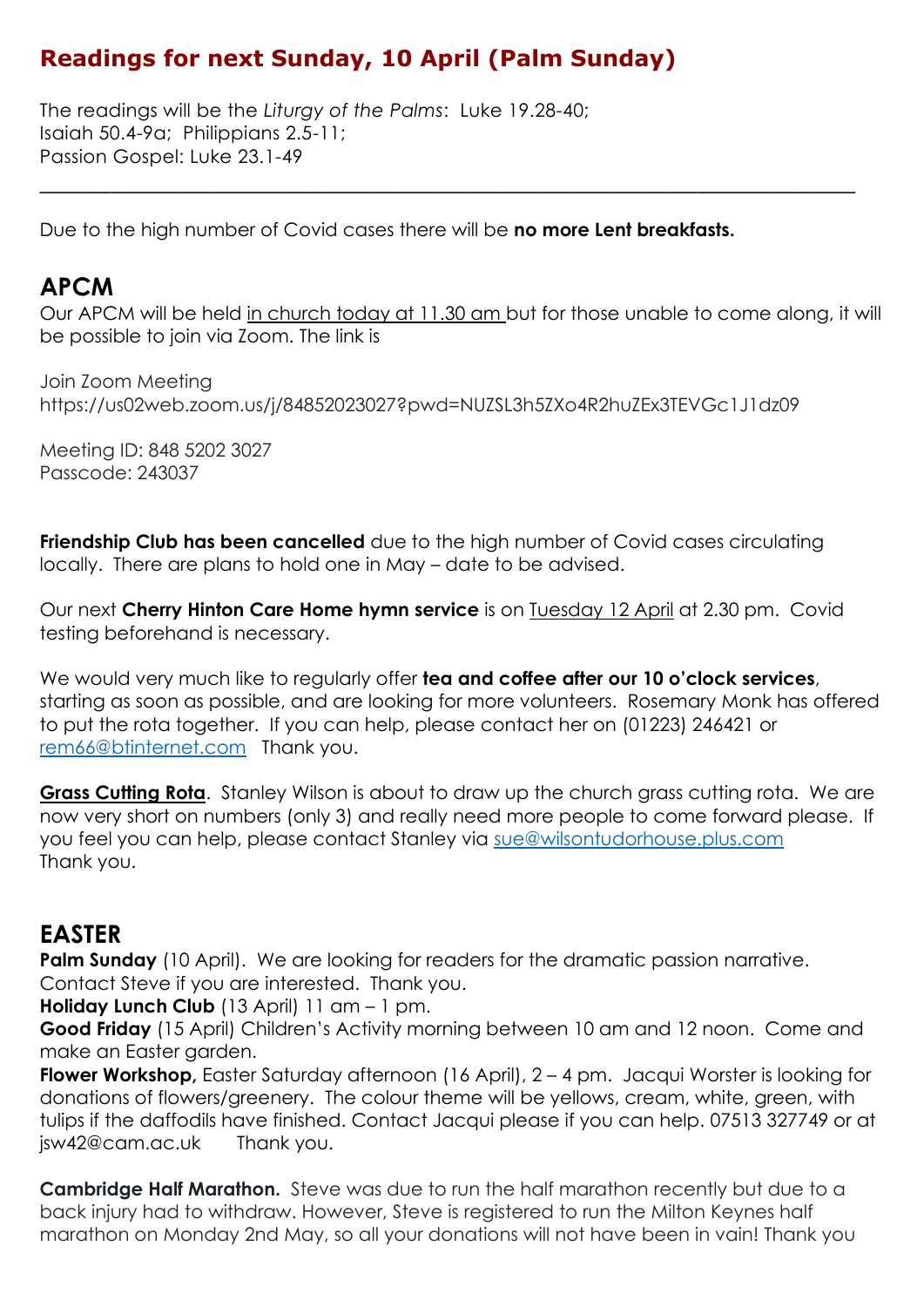for all your support. You can still donate via his JustGiving page at <https://www.justgiving.com/crowdfunding/steven-rothwell>

**Caroline will be working in the office** on Wednesday and Thursday morning this week and working from home on Monday morning.

The '**Community Hub'** is open regularly on Saturdays, 10.30 – 12 noon. The range of food on offer is limited but the basics are available, including refrigerated items, for those who are struggling to pay for provisions.

Tea and coffee from the Nave has returned - offering people the chance to chat alongside food collection.

 $\_$  , and the set of the set of the set of the set of the set of the set of the set of the set of the set of the set of the set of the set of the set of the set of the set of the set of the set of the set of the set of th

# **A prayer for Ukraine**

God of peace and justice,

we pray for the people of Ukraine today.

We pray for peace and the laying down of weapons.

We pray for all those who fear for tomorrow,

that your Spirit of comfort would draw near to them.

We pray for those with power over war or peace,

for wisdom, discernment and compassion

to guide their decisions.

Above all, we pray for all your precious children, at risk and in fear,

that you would hold and protect them.

We pray in the name of Jesus, the Prince of Peace.

Amen.

*Archbishop Justin Welby Archbishop Stephen Cottrell*

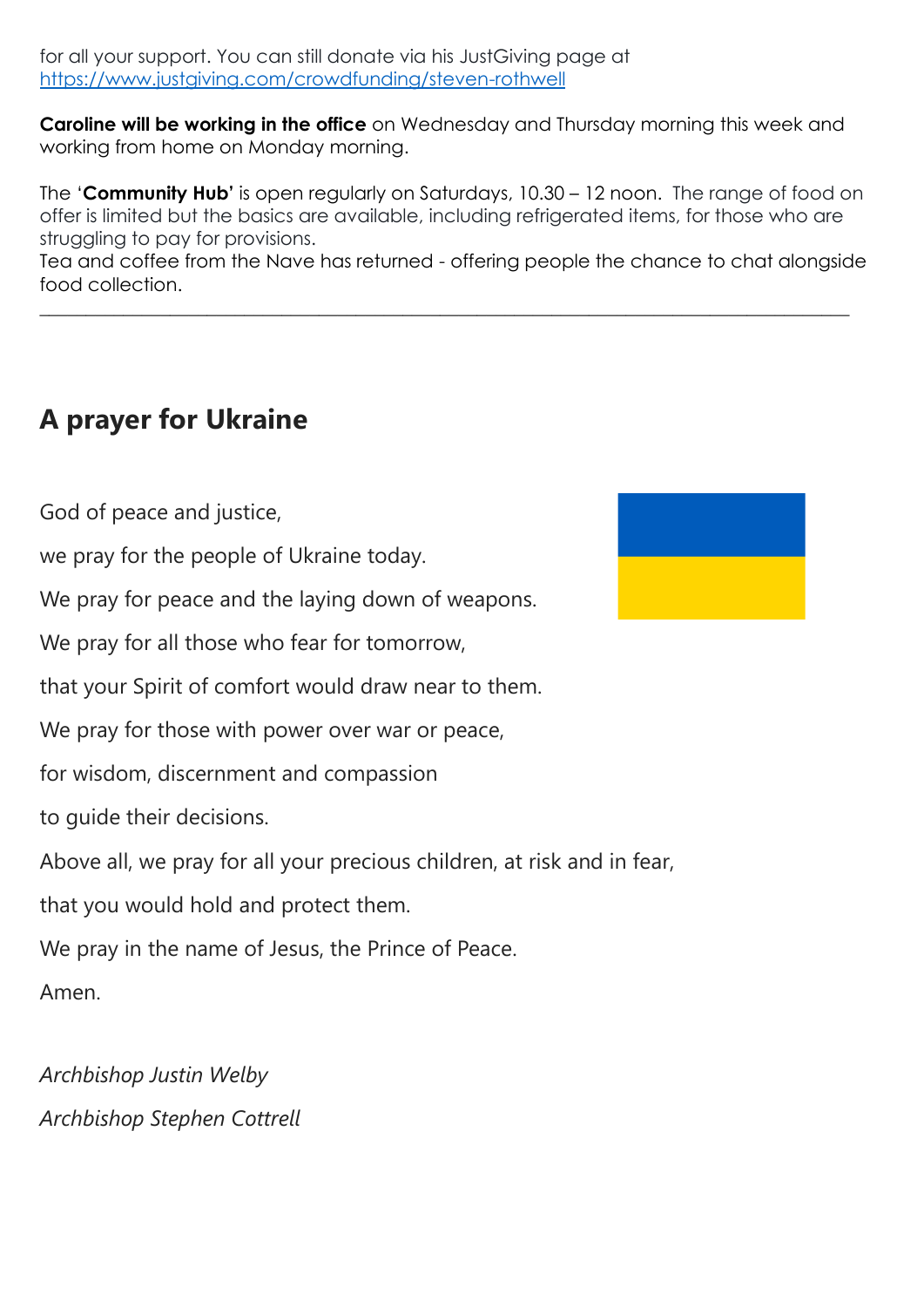

"What is justice? It's a question we encounter everywhere in life and that over the last years has increasingly demanded an answer.

In the Archbishop of Canterbury's Lent Book for 2022, Isabelle Hamley invites us on an exhilarating journey through Scripture to discover how we , as churches, communities and individual Christians, can seek and practice justice even when enmeshed in such a fractured world. Full of practical encouragement, *Embracing Justice* brilliantly weaves together biblical texts, diverse voices, contemporary stories, and personal and group meditations to reveal liberating and imaginative ways in which we may grow in discipleship—and more fully reflect the justice, mercy and compassion of Christ in our lives."

*Embracing Justice* is available to purchase from bookshops as well as on-line (Amazon) etc. It is not essential to have a copy of the book but you may enjoy reading it as we go through the sessions.

We will meet on Zoom on the following evenings at 7.30 pm: Thurs 10th, Wed 16th, Thurs 24th, Wed 30th March, Wed 6th and Wed 13th April

Zoom link for each session: [https://us02web.zoom.us/j/88929930333?](https://us02web.zoom.us/j/88929930333) pwd=V015OTZOeFVhQXgzcGZ2SnJIdlpxQT09

Meeting ID: 889 2993 0333 Passcode: 714764

**Our session on 6 April will look at Luke 4.16-29**

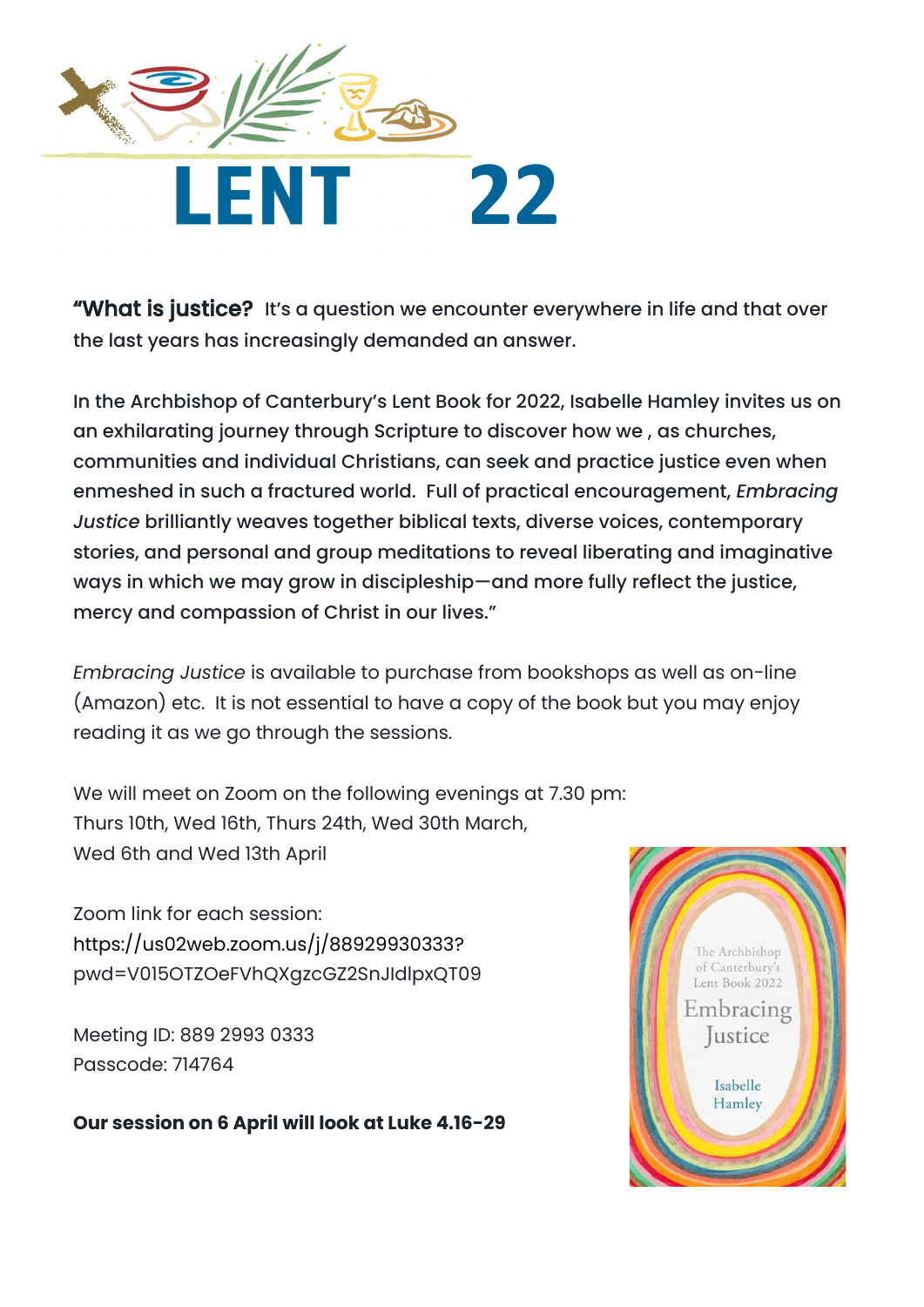

## Palm Sunday

- 8.00 am Holy Communion
- 10.00 am Palm Sunday Eucharist with Blessing of Palm Crosses and Procession

## Monday 11 April

9.15 am Morning Prayer

## Wednesday 13 April

- 10.15 am Holy Communion
- 11.00 am Holiday Lunch Club

# **Maundy Thursday**

7.30 pm Eucharist

#### **Good Friday**

- 10.00 am Children's Activity Morning
	- 2.00 pm Communion Service

# Saturday 16 April

- 7.30 pm Vigil Service
	- with Communion

# Easter Day

10.00 am All Age Eucharist